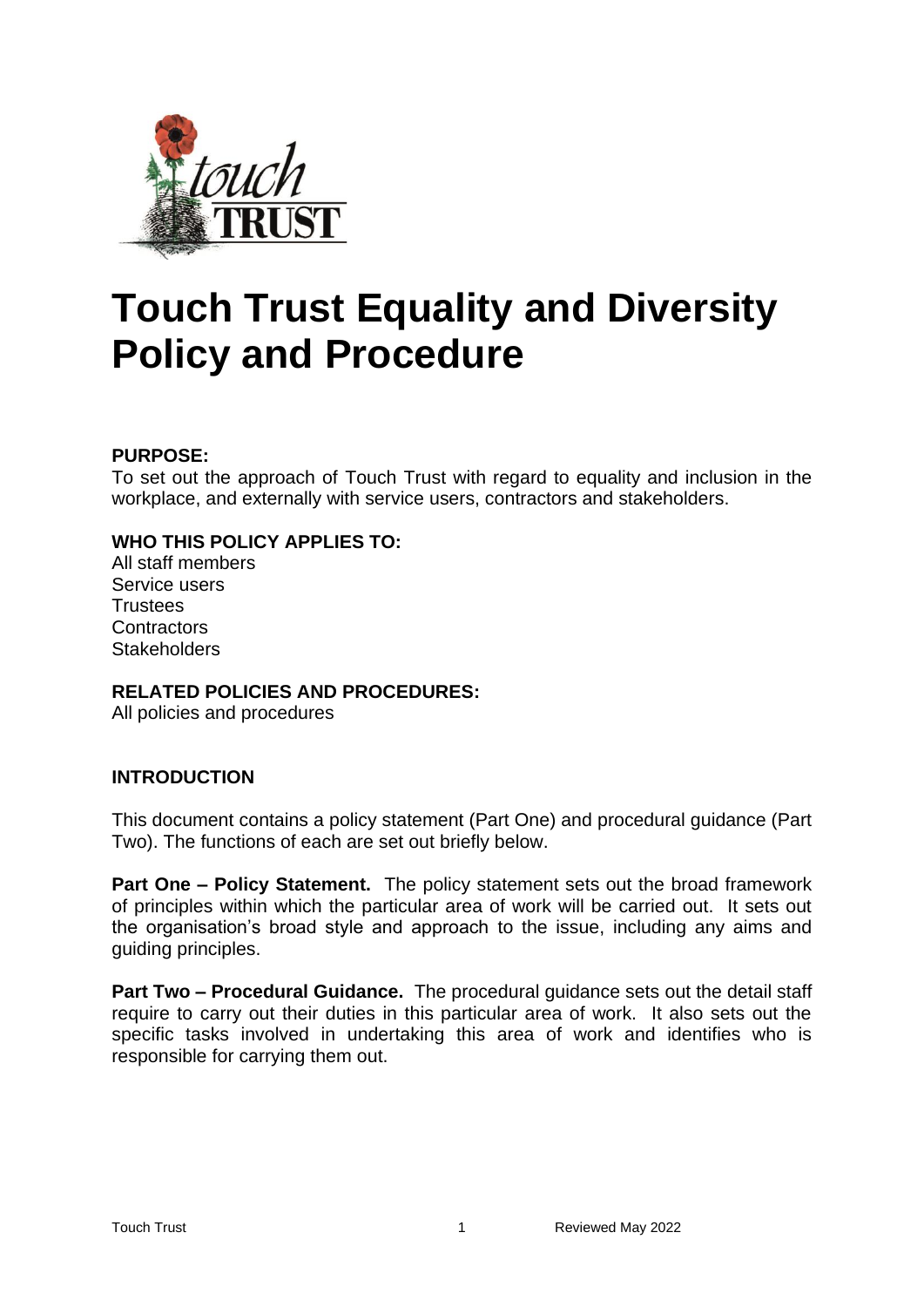## **1. Policy Statement**

## **AIMS AND PRINCIPLES**

- 1. Sets out the expectations of Touch Trust in relation to the standards of behaviour which all employees should display towards those with whom they come into contact within the course of their work.
- 2. Protects employees and aims to prevent situations that may result in false allegations.
- 3. Describes the steps that employees should take if they experience bullying and harassment;
- 4. Establishes the roles and responsibilities of all employees.

Touch Trust's approach to bullying and harassment is based on and reflects the principles of the UK Equality Act 2010 and best practice guidance that supports Touch Trust as an employer and in service delivery.

All Touch Trust paid employees, temporary workers, volunteers, subcontractors, professionals and visitors are required to adhere to this policy. Everyone has a duty to respect each other, to work in a professional way and to promote a friendly and inclusive working environment.

Touch Trust will monitor carefully the extent of any bullying and harassment and will make staff aware of this policy. Training will be provided for all staff and line managers.

Touch Trust places fairness, dignity and respect, equality and inclusion of all individuals at the heart of its organisation, both in relation to service delivery, employment of staff, volunteers, trustees, suppliers, professionals and the general public.

The trustees will not tolerate any form of bullying, harassment, disrespect, victimisation or any other unjustifiable unfair treatment. This applies across all 9 protected characteristics of the Equality Act 2010, and across all individual differences. (see appendices for the legislative framework)

Any person suspected of noncompliance with this policy will be subject to Touch Trust disciplinary procedures.

This policy cannot address every possible situation but will clearly express Touch Trust's philosophy and the general principles employees should apply while working for Touch Trust.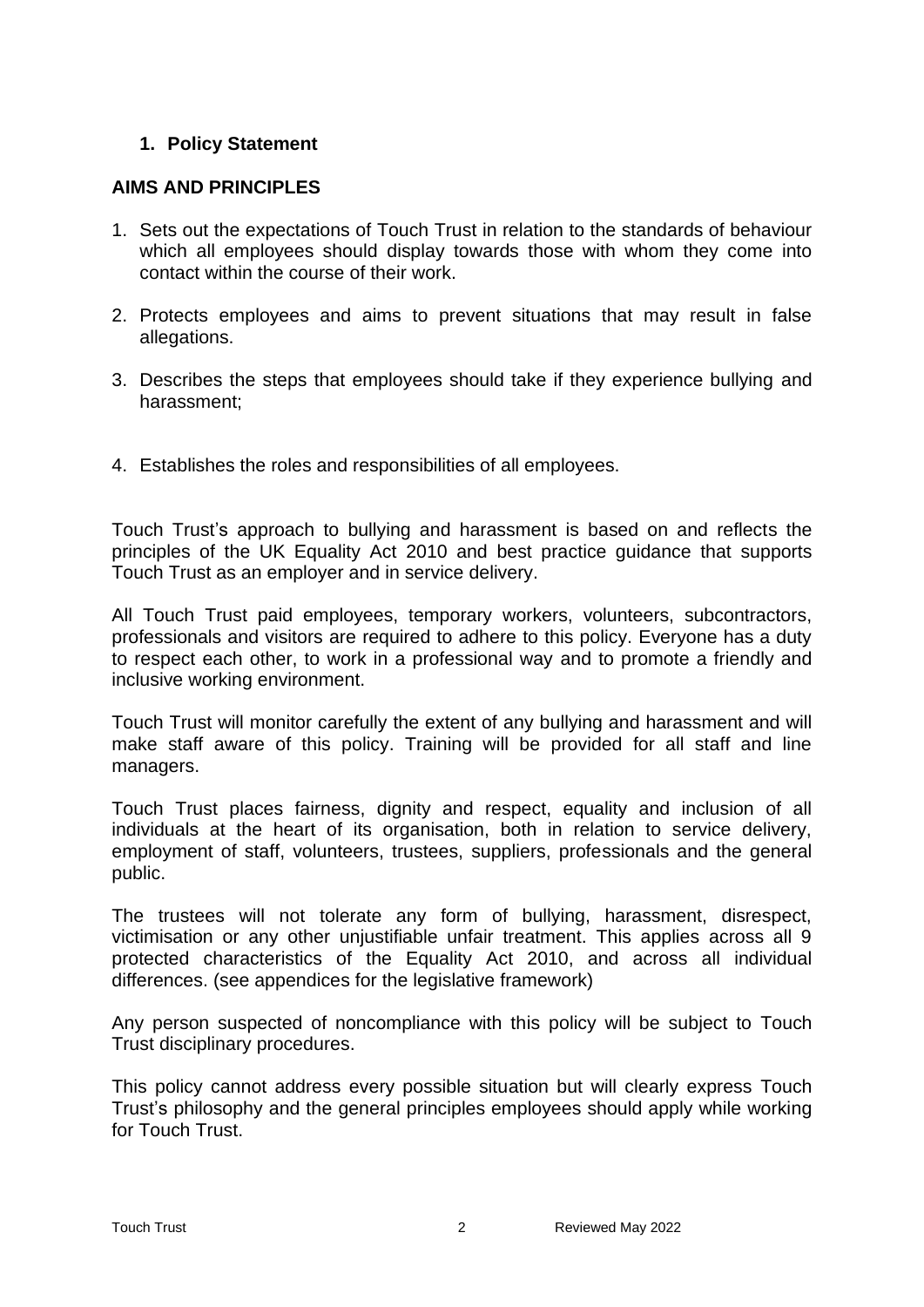# **2. Procedural Guidance**

## **Manager's responsibilities**

All managers across the organisation should be aware of their role in promoting Equality and inclusion and of their obligation to ensure that all decisions, plans, policies, practices and procedures relating to any Touch Trust function undergo effective assessment to identify the impact on those with protected characteristics. Whilst doing this, they must ensure that they have due to regard to the general Equality duty and any specific duties. The key aim is that all trustees, staff and service users feel that they are valued, heard, involved, included and that their needs are taken into consideration when making decisions. This also includes when change or new policies or working practices are introduced. No one person should be left feeling isolated, excluded, ignored or rejected.

# **Staff responsibilities**

Treat others with dignity and respect in accordance with the core values.

- Undertake their role in promoting equality and diversity and ensure any decision, practice or procedure they have responsibility for is effectively assessed for its impact upon those with protected characteristics;
- Challenge and report bullying, harassment, discrimination, and unacceptable behaviour.
- Meet his or her equality objectives;
- Understand and comply with legal requirements regarding age, disability, gender, gender reassignment, sex (gender), sexual orientation, religion or belief, pregnancy and maternity and marriage and civil partnership;
- Engage constructively with managers and colleagues in undertaking the annual performance review process;
- Draw attention to potential good practice;
- Seek support and advice as needed to deal with equality and diversity issues in their day to day work;
- Complete frankly and return promptly workforce monitoring and employee survey questionnaires.

## **What is harassment?**

Harassment is "unwanted" conduct related to relevant protected characteristic, which has the purpose or effect of violating an individual's dignity or creating an intimidating, hostile, degrading, humiliating or offensive environment for that individual.

Harassment applies to all protected characteristics except for pregnancy and maternity and marriage and civil partnerships. Employees will now be able to complain of behaviour that they find offensive even if it is not directed at them, and the complainant does not need to possess the relevant characteristic himself or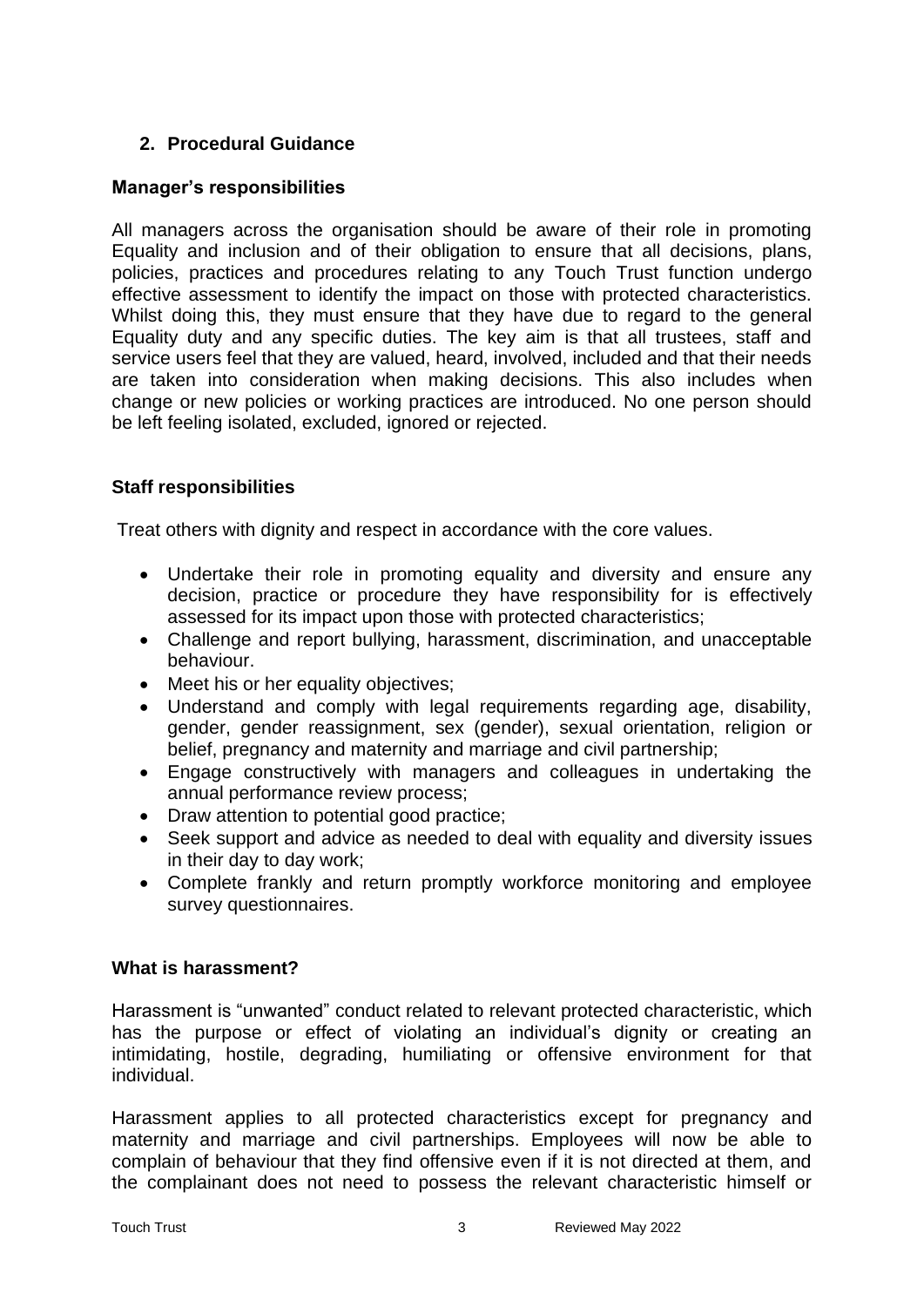herself. Employees are also protected from harassment because of perception and association.

## **Third party harassment**

This already applies to sex. Legislation is extended to cover age, disability, gender reassignment, race, religion or belief and sexual orientation.

The Equality act makes an organisation potentially liable for harassment of the employees by people (third parties) who are not employees of the organisation such as customers or clients. An organisation will only be liable when harassment has occurred on at least two occasions and is aware that it has taken place, and has not taken reasonable steps to prevent it from happening again.

## **Victimisation**

Victimisation occurs when an employee is treated badly because they have made or supported a complaint or raised grievance under the equality act or because they are suspected of doing so. An employee is not protected from victimisation if they have maliciously made or supported an untrue complaint.

There is no longer a need to compare treatment of a complainant with that of a person who has not made or supported a complaint under the act.

#### **What is discrimination?**

Direct discrimination occurs when someone is treated less favourably than another person because of a protected characteristic they have or are thought to have (see perception discrimination below) or because they associate with someone who has a protected characteristic. (See discrimination by association below)

#### **Discrimination by association**

This is direct discrimination against someone because they associate with another person who possesses a protected characteristic, this already applies to race, religion or belief and sexual orientation. Now it is extended to cover age, disability, gender reassignment and sex.

## **Discrimination by perception**

This is direct discrimination against an individual because others think they possess a particular protected characteristic. Discrimination by perception applies even if the person does not actually possess that characteristic. This is discrimination already applies to age, race, religion or belief, sexual orientation. It is now extended to cover disability and gender reassignment and sex.

## **Indirect discrimination**

Indirect discrimination can occur when there is a condition, rule, policy or even a practice in the organisation that applies to everyone but particularly disadvantaged people who share a protected characteristic.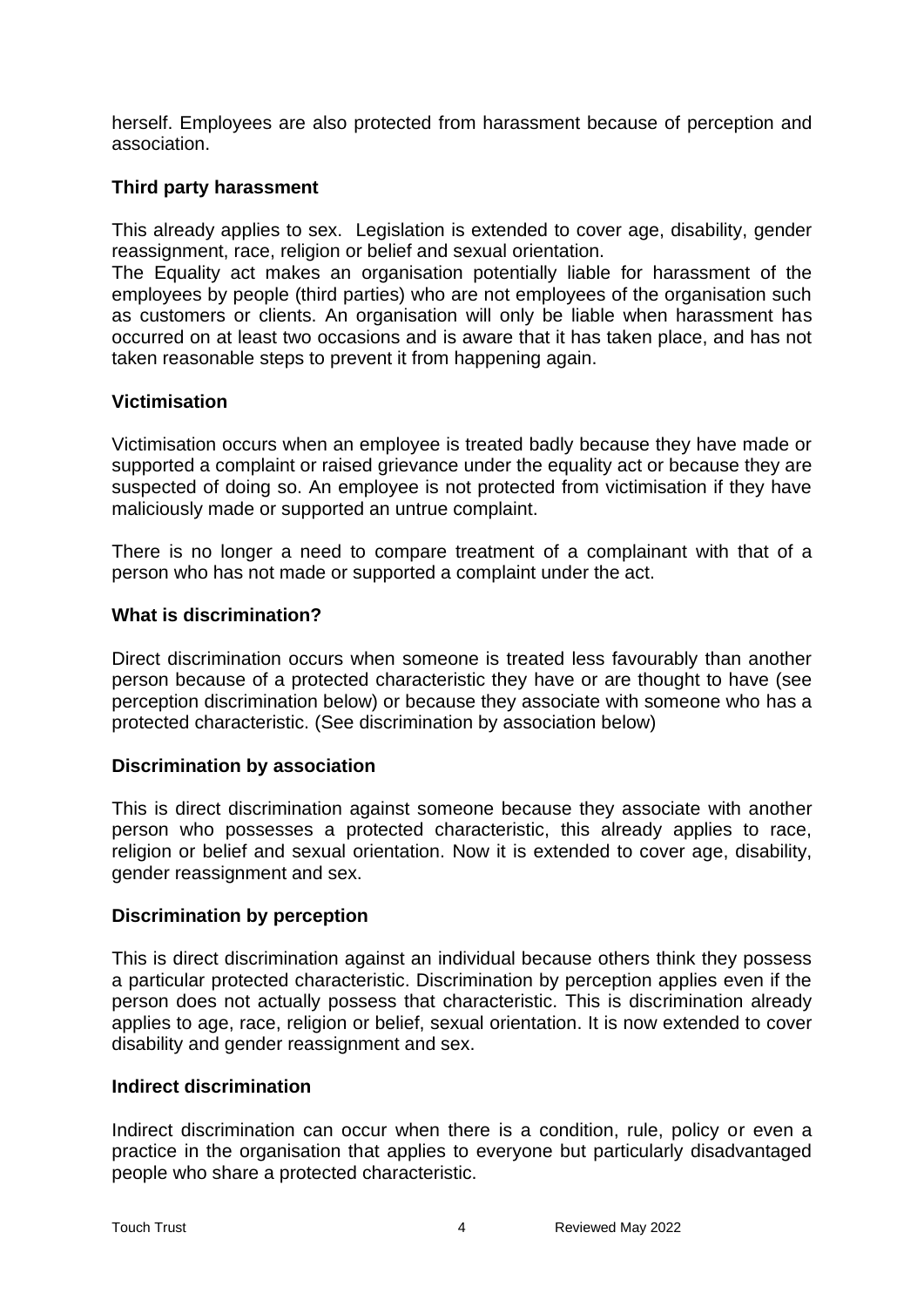This already applied to age, race, religion or belief, sex or sexual orientation, marriage and civil partnership. It is now extended to cover disability and gender reassignment. Indirect discrimination can be justified if an organisation can show that it acted reasonably in managing its 'business' i.e. that it is ' a proportionate means of achieving' "a legitimate aim". A legitimate aim might be any lawful decision made in running the business or organisation. Being proportionate really means being fair and

Reasonable, including showing that an organisation has looked at 'less discriminatory' alternatives to any decision which is made.

## **What is bullying?**

**"**Persistent, offensive, abusive, intimidating or insulting behaviour, abuse of power or unfair penal actions which makes the recipient feel upset, threatened, humiliated or vulnerable, which undermines their self-confidence which may cause them to suffer stress"

The effects of bullying are humiliating, degrading, hostile and offending.

Although the above definition refers to the word "persistent", a one off event or incident can be constructed as bullying, if it is deemed so by the recipient or other on lookers, or by any mangers hearing a complaint or grievance about the relevant incident. The following list is not exhaustive and gives examples of bullying behaviour.

- Aggressive behaviour, shouting or threats, impolite or discourteous behaviour;
- Unwelcome sexual innuendo or attention;
- Unwelcome inappropriate touching;
- Spreading malicious rumours or insulting someone;
- Ridiculing or demeaning someone especially in public;
- Excluding a person either deliberately or indirectly;
- Behaviour or decision making which is based on improper prejudice;
- Making unjustified, persistent criticisms;
- Being over baring or neglecting to supervise properly; or otherwise missusing power, authority or position;
- Making threats or comments, which are without foundation, about job security;
- Setting unfair, dangerous or impossible tasks;
- Insinuation that job security, training or holidays are dependent on "favours".

The remit of this policy extends to include the behaviour/attitudes/actions of employees when they are away from their usual place of work, though where employees from the organisation are meeting together on a work related event. This could be on training courses, residential courses, conferences, meetings and social events. These events could be held away from Touch Trust premises or out of normal business and shift hours. Examples include, though are not limited to, external training courses, celebrations, parties, leaving lunches, drinks, dinners, sports event and clubs. When visiting other establishments e.g. public houses,